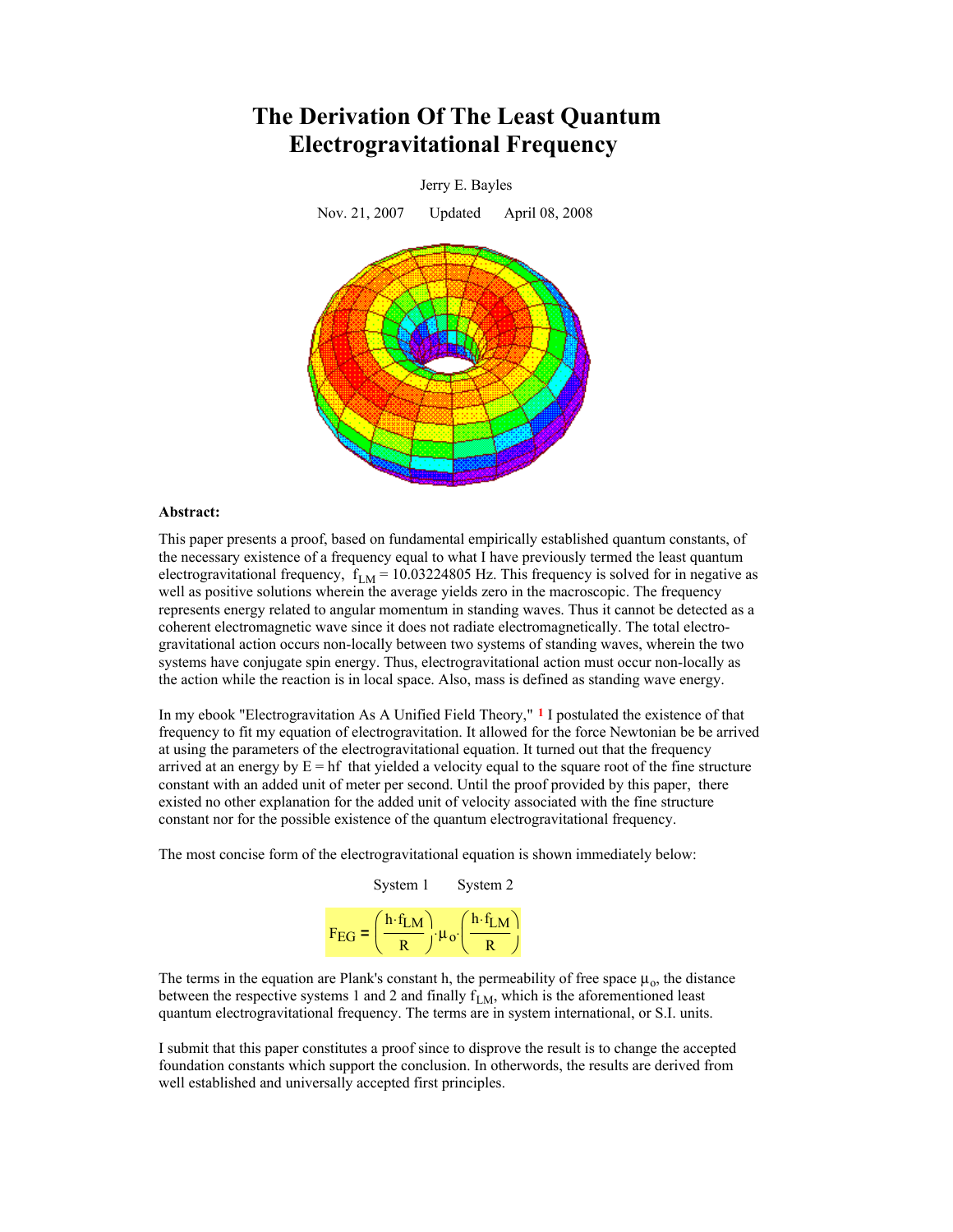# **EGFreqSolve\_Add2.MCD** 1

First, the required parameters of calculation are stated below:

h := 6.626075500·10<sup>-34</sup> joule-sec (Plank's constant) 
$$
m_e
$$
 := 9.109389700·10<sup>-31</sup> kg (Electron mass)  
\n $q_0$  := 1.602177330·10<sup>-19</sup> coul (Electron charge)  $c$  := 2.997924580·10<sup>08</sup>·m-sec<sup>-1</sup> (Speed of light)  
\nEnergy<sub>e</sub> :=  $m_e$ ·c<sup>2</sup> Energy<sub>e</sub> = 8.187111168 × 10<sup>-14</sup> joule  
\nt<sub>e</sub> := h-Energy<sub>e</sub><sup>-1</sup> t<sub>e</sub> = 8.0933009996 × 10<sup>-21</sup> sec 1)

$$
V_e := \text{Energy}_e \cdot q_0^{-1} \qquad V_e = 510.9990645047 \text{ kV} \tag{2}
$$

$$
\lambda_e := \frac{h}{m_e \cdot c} \qquad \lambda_e = 2.4263106 \times 10^{-12} \,\mathrm{m} \tag{3}
$$

$$
E_{V\_m} := \frac{V_e}{\lambda_e} \qquad E_{V\_m} = 2.1060744016 \times 10^{17} \frac{\text{volt}}{m} \tag{4}
$$

$$
T_{\text{vsec\_m3}} := V_{\text{e}} \cdot t_{\text{e}} \cdot \lambda_{\text{e}}^{-3}
$$
  
 
$$
T_{\text{vsec\_m3}} = 2.8953869393 \times 10^{20} \text{ m}^{-1} \text{ tesla}
$$

The above Tesla form expresses magnetic flux density in wavelength cubed terms in the denominator instead of wavelength squared. Normally, Tesla is expressed as volt-sec all divided by meter2, or a form of area.

Now let the new fine structure constant parameter be stated as shown below:

$$
\alpha_{new} = (0.00729735308 - 0.009291278513i) \cdot m^{2} \cdot sec^{-2}
$$

The complex form above of the fine structure constant is the same as derived in a previous paper: **http://www.electrogravity.com/EnergySpiral\_3/EnergySpiral\_3.pdf, eq. 19**

Or: 
$$
V_{LM} := \sqrt{\alpha_{new}}
$$
  $V_{LM} = 0.0977540741 - 0.0475237406i m sec-1$  (6)

The derivation of the least quantum electrogravitational frequency is shown below in terms of a magnetic flux in three dimensions instead of the normal two along with the new form of the fine structure constant. The frequency  $f_{LM}$  is independent of velocity since quantum wavelength is also determined by velocity.

$$
f_{LM} := \frac{T_{\text{vsec\_m3}}}{E_{\text{V}} \text{ m}} \cdot \alpha_{\text{new}} \qquad f_{LM} = 10.0322480455 - 12.7734549336 \text{ Hz} \qquad \frac{\text{Eureka!!}}{\text{Eureka!!}} \tag{7}
$$

The above real portion frequency is **exactly** equal to my postulated quantum electrogravitational frequency derived in a totally different form from the original. Also, the format of the fine structure constant being expressed in terms of meter<sup>2</sup> per second<sup>2</sup> is also justified as the result above demonstrates.

Let the normal area form of the Compton electron tesla be stated below as:

$$
T_{\text{vsec\_m2}} := V_{e'} t_{e'} \lambda_{e}^{-2}
$$
 Then:  $T_{\text{vsec\_m2}} = 7.0251080219 \times 10^8 \text{ tesla}$  8)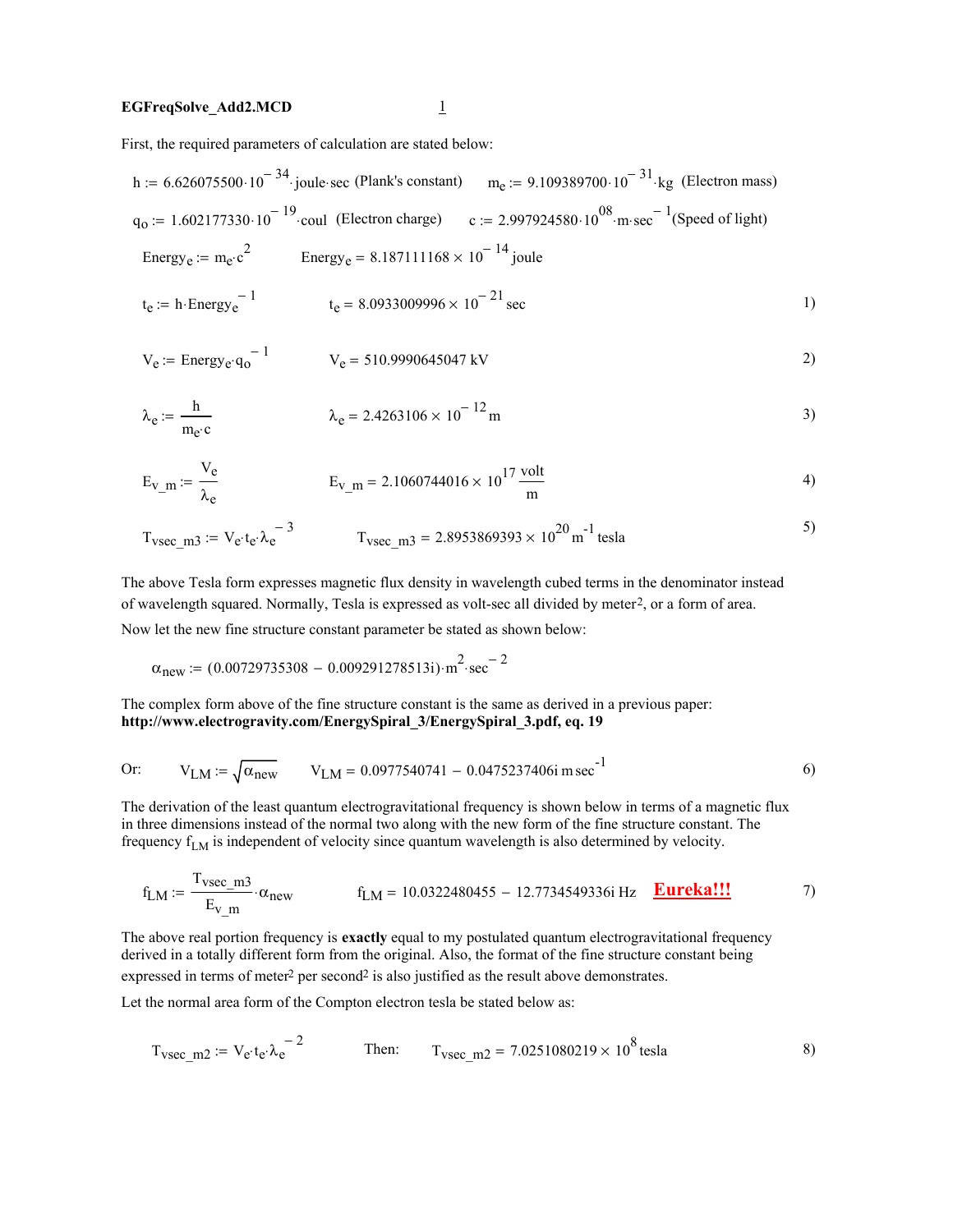Then the derivative with respect to wavelength of the electron is taken in the tesla term as shown below. A very satisfying result is that the answer is a negative frequency which is equivalent to a negative energy and also a negative time.

$$
f_{LMneg} := \left[ \frac{d}{d\lambda_e} \left( \frac{V_e \cdot t_e \cdot \lambda_e^{-2}}{E_{V_m}} \right) \right] \cdot \alpha_{new} \qquad f_{LMneg} = -20.064496091 + 25.5469098673i Hz \qquad (9)
$$

What does the above formula mean? It is stating that an extremely low spin related frequency is generated by the change of one Compton wavelength in obtaining the cubic form of the magnetic field related to the electron Compton area in the numerator. This frequency is further brought about by the transfer mechanism of the special case fine structure constant in (meter<sup>2</sup> per second<sup>2</sup>) terms. That is, when the plane area changes to a volume in the magnetic field.

The positive result for  $f_{LM}$  is stated below in terms of a change of one Compton wavelength related to the E field of the electron. The derivative with respect to one Compton wavelength yields a potential without the reference "per meter" since the derivative raises the power to zero of the wavelength.

$$
f_{LMpos} := \left[\frac{d}{d\lambda_e} \left(\frac{T_{vsec\_m2}}{V_e \lambda_e^{-1}}\right)\right] \alpha_{new}
$$
\n
$$
f_{LMpos} = 10.0322480455 - 12.7734549336i Hz
$$
\n
$$
f_{LMpos} = 10.0322480455 - 12.7734549336i Hz
$$
\n
$$
V_e \lambda_e^0 = 1
$$
\n
$$
V_e \lambda_e^0
$$
\nwhere,  $\lambda_e^0 = 1$ 

The case for electrogravitational attraction is now stated at the  $R_{n1}$  distance between two field conjugated electrons separated by a local space distance equal to the Bohr n1 shell radius of the Hydrogen H1 atom.

Let: 
$$
R_{n1} := 5.291772490 \cdot 10^{-11} \cdot m
$$
  $\mu_0 := 1.256637061 \cdot 10^{-06} \cdot \text{henry} \cdot m^{-1}$  Then:  
\n
$$
F_{EG} := \frac{h \cdot (f_{LMpos} + f_{LMneg})}{\mu_0! \cdot \frac{h \cdot (f_{LMneg} + f_{LMpos})}{\mu_0! \cdot \frac{h \cdot (f_{LMneg} + f_{LMpos})}{\pi}} \cdot \frac{F_{EG}}{F_{EG}} = 1.9777271982 \times 10^{-50} \frac{\text{henry}}{m} \cdot \text{newton}^2
$$

The force is negative which by definition is attraction. One Newton term and the permeability constant are both considered constants making the result inverse to the square of the distance.

The standard gravitational constant G is redefined to be equal to the square of the new alpha in squared meter per second units times the permeability constant  $u_0$ . 12)

$$
G_{EG} := \mu_0 \cdot \alpha_{new}^2 \cdot \left(\frac{4}{\pi}\right)^2 \quad G_{EG} = -6.7382881116 \times 10^{-11} - 2.7624914041i \times 10^{-10} \left(\frac{\text{newton henry-joule}}{\text{kg}^2}\right)
$$

$$
F_G := \frac{m_e}{R_{n1}} \cdot G_{EG} \cdot \frac{m_e}{R_{n1}} \qquad F_G = -1.9967597379 \times 10^{-50} - 8.1861023463i \times 10^{-50} \text{ newton} \cdot \frac{\text{henry}}{\text{m}} \cdot \text{newton} \quad 13)
$$

The G standard value is: 
$$
G := 6.672590000 \cdot 10^{-11} \cdot \text{newton} \cdot \text{m}^2 \cdot \text{kg}^{-2}
$$
 14)

Finally, the G<sub>EG</sub> to G ratio argument: 
$$
arg\left(\frac{G_{EG}}{G}\right) \cdot \frac{1}{2} = -51.8539740117 \text{ deg}
$$
 15)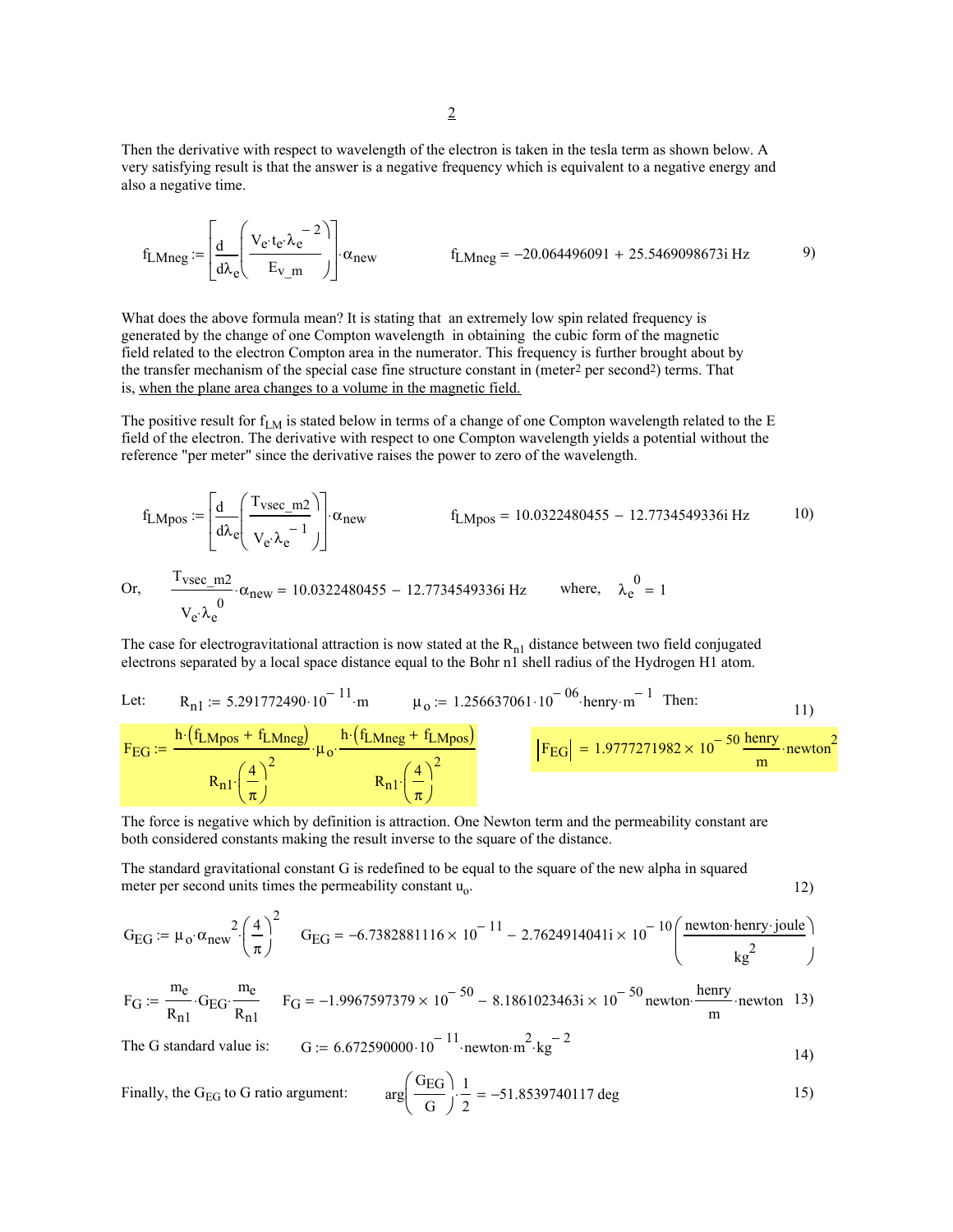Next, the speed of light is derived as the ratio of E in volts per meter to B or Tesla in volt seconds per meter squared as shown below. This is expected by the usual expression of  $E = cB$  for the case of the electromagnetic field in free space.

$$
\frac{E_{v\_m}}{T_{vsec m2}} = 2.99792458 \times 10^8 \text{ m sec}^{-1}
$$
 where,  $c = 2.99792458 \times 10^8 \text{ m sec}^{-1}$  16)

Then the electron mass is defined in terms of the cubic magnetic field divided by the electric field and all multiplied by plank's constant as shown below.

$$
\left(\frac{T_{\text{vsec\_m3}}}{E_{\text{v\_m}}}\right) \cdot h = 9.1093897 \times 10^{-31} \text{ kg} \qquad \text{where,} \qquad m_e = 9.1093897 \times 10^{-31} \text{ kg} \tag{17}
$$

Note that:

$$
\frac{T_{\text{vsec\_m3}}}{E_{\text{v\_m}}} = 1.3747790378 \times 10^3 \text{ sec m}^{-2}
$$
 and the inverse is shown as:

$$
\frac{E_{v\_m}}{T_{\text{vsec } m3}} = 7.2738961865 \times 10^{-4} \text{ m}^2 \text{ sec}^{-1}
$$
 which is the circulation constant  
in the Heisenberg expression for h.

That is: 
$$
m_e \left( \frac{E_{v\_m}}{T_{\text{vsec\_m3}}} \right) = 6.6260755 \times 10^{-34} \text{ joule-sec}
$$
 (20)

which is plank's constant. Or:  $h = 6.6260755 \times 10^{-34}$  joule sec

as stated in the defined constants at the beginning of this paper.

If it is desired to calculate the force between a proton and electron at the  $R_{n1}$  radius instead of two electrons as shown in equation 11 above, the negative frequency term in the electrogravitational equation (left of the permeability constant  $\mu_0$ ) is simply multiplied by the ratio of the proton mass to electron mass. This by reason that I have previously defined a negative pressure wave as existing associated with the proton energy.

In conclusion, I stress that the solution of the electrogravitational frequency from basic principles based on the E and B fields as well as the fundamental quantum constants related to the electron (or proton) are as important as Einstein's  $E = mc^2$  if not more so since it is established that there exists an ELF (extreme low frequency) that is fundamental to the action of gravity and which may supply an explanation of the standard mass losing mass over time as well as the existence of dark matter and negative energy in the universe. Then, electrogravitational action tends to subtract energy from a system of mass.

Finally, if we consider that twice the positive electrogravitational ELF energy in the universe is negative as shown by equations 9, 10 and 11 above, the net sum is not zero. This may provide an explanation for the negative energy in the universe since it does not disappear after the action-reaction but rather adds to the total energy in the universe over time. The main reason the frequency cannot be detected as an electromagnetic wave is that it is a standing wave of spin energy that cannot radiate. It can however connect non-locally to other standing wave systems that have conjugate energy and spin as for eq. 11 above.

## **End of the main body of this paper.**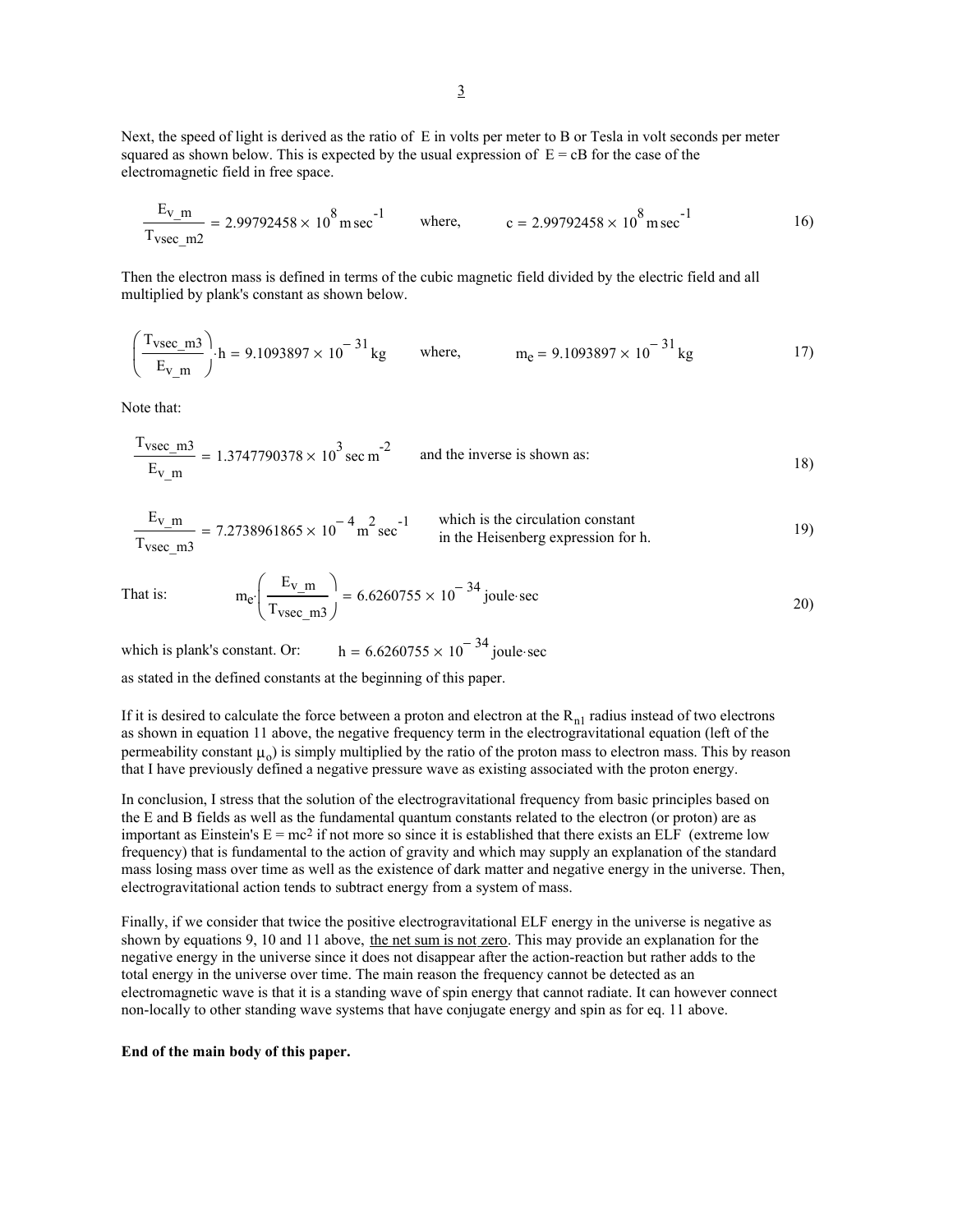The fundamental quantum physics constant called the "quantum of circulation"**2** is given below as:

$$
Cir_Q := \frac{h}{m_e}
$$
 where,  $Cir_Q = 7.2738961865 \times 10^{-4} \text{ m}^2 \text{ sec}^{-1}$  21)

This is a fundamental constant parameter of Heisenberg's uncertainty expressions wherein the uncertainty of momentum times the uncertainty of position is equal to Plank's constant, h. Further, the uncertainty in energy times the uncertainty in time is also equal to h. In both expressions, the velocity times position and the square of velocity times time are both equal to the quantum of circulation. This analysis uses the Compton values related to the electron as the example but is germane to matter in general.

The purpose of the below analysis is firstly to present a steady state solution for time related to the fine structure constant in meter2 per second2 derived from the quantum of circulation. Secondly, to derive a changing time or time interval that is related to parameters in the least quantum of circulation that are changing with respect to time. Thus two distinct frequencies will be derived that apply firstly to the steady state field and then to the dynamic field that will yield the special case of the alpha constant in (meter/second) squared units.

For the steady-state magnetic field condition related to the solution for a frequency that will yield the special case of alpha in (meter/second) squared:

$$
t_{LM} := f_{LM}^{-1} \t t_{LM} = 0.038028719 + 0.0484196689i \sec
$$
 (22)

$$
\frac{V_e \lambda_e^{-1}}{V_e t_e \lambda_e^{-3}} = 7.2738961865 \times 10^{-4} \text{ m}^2 \text{ sec}^{-1}
$$
 Least quantum of circulation  
23)

$$
\frac{E_{V_m}}{V_e \cdot t_e \cdot \lambda_e^{-3} \cdot t_{LM}} = 7.29735308 \times 10^{-3} - 9.291278513i \times 10^{-3} \, \text{m}^2 \, \text{sec}^{-2}
$$

where also, from page 1 above:  $\alpha_{\text{new}} = 7.29735308 \times 10^{-3} - 9.291278513i \times 10^{-3} \text{ m}^2 \text{ sec}^{-2}$ 

and also, 
$$
\frac{h}{m_e} \cdot f_{LM} = 7.29735308 \times 10^{-3} - 9.291278513i \times 10^{-3} m^2 sec^{-2}
$$
 25)

Therefore, it is verified by the above that the steady state condition for the magnetic field related to the least quantum of circulation constant is arrived at by use of the previously solved for electrogravitational spin frequency, which is  $f_{LM}$ .

To solve for the time necessary for the dynamic magnetic field (changing as a function of time) which will also yield  $\alpha_{\text{new}}$  in (meter/second) squared units, we utilize the Mathcad symbolic engine to solve for a time t<sub>x</sub> in a derivative with respect to time of the quantum circulation that will also yield the necessary time that will yield the new value of  $\alpha_{\text{new}}$  in (meter/second)<sup>2</sup> units.

First the following equality is stated:

$$
\frac{d}{dt_x} \frac{V_e \lambda_e^{-1}}{V_e \cdot t_x \cdot \lambda_e^{-3}} = \frac{h}{m_e} \cdot f_{LM}
$$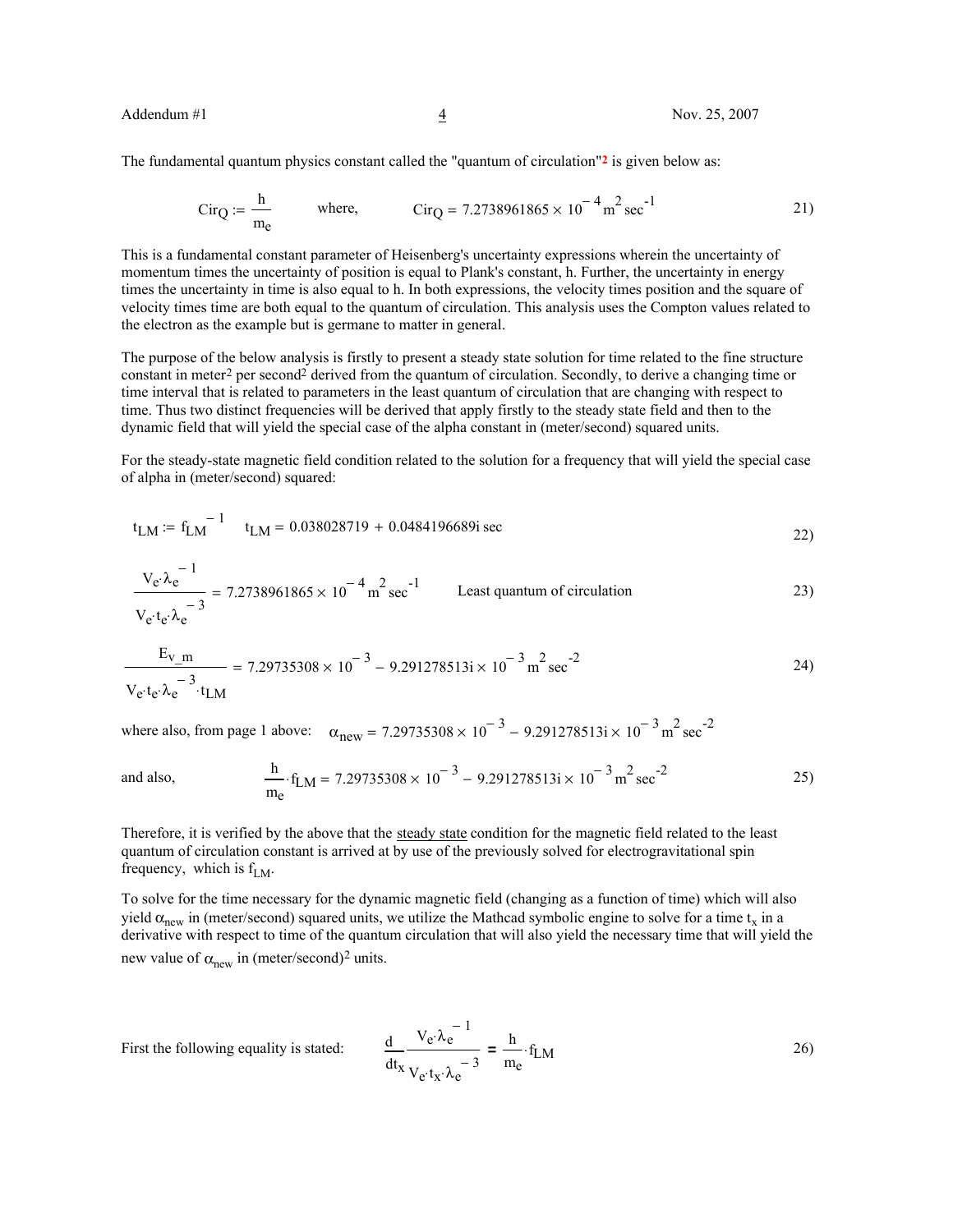Next, we solve for an expression that will allow for  $t_x$  to be used in a derivative that will yield the new alpha. Therefore,  $t_x$  has solution(s)

$$
\left[\n\begin{array}{c}\n-1 \\
\hline\n(h \cdot f_{LM})\n\end{array}\n\right]\n\cdot\n\sqrt{-h \cdot f_{LM} \cdot \lambda_e^2 \cdot m_e}\n\right]
$$
\nWe see that t<sub>x</sub> has negative and positive solutions.

\n(1 - t<sub>LM</sub>)

\n
$$
\cdot\n\sqrt{-h \cdot f_{LM} \cdot \lambda_e^2 \cdot m_e}
$$
\n(27)

Further, we see that the solutions are also in the imaginary plane as shown by the included imaginary operator i.

$$
t_{\text{Xneg}} := \frac{-1}{(h \cdot f_{LM})} \cdot \sqrt{-h \cdot f_{LM} \cdot \lambda_e^2 \cdot m_e}
$$
\n
$$
t_{\text{Xneg}} = 9.7599283859 \times 10^{-12} - 2.0075708495i \times 10^{-11} \text{ sec}
$$
\n
$$
28)
$$

$$
f_{\text{xpos}} := \frac{1}{t_{\text{xneg}}} \qquad \left| f_{\text{xpos}} \right| \cdot \frac{\pi}{4} = 3.5184280658 \times 10^{10} \,\text{Hz} \qquad \text{arg}(f_{\text{xpos}}) = 64.0730129941 \,\text{deg} \qquad (29)
$$

$$
t_{\text{xpos}} := \frac{1}{(h \cdot f_{\text{LM}})} \cdot \sqrt{-h \cdot f_{\text{LM}} \cdot \lambda_e^2 \cdot m_e}
$$
 
$$
t_{\text{xpos}} = -9.7599283859 \times 10^{-12} + 2.0075708495i \times 10^{-11} \text{ sec}
$$
 30)

$$
f_{\text{xneg}} := \frac{1}{t_{\text{xpos}}} \qquad \boxed{f_{\text{xneg}} \cdot \frac{\pi}{4} = 3.5184280658 \times 10^{10} \,\text{Hz}} \qquad \text{arg}(f_{\text{xneg}}) = -115.9269870059 \,\text{deg} \qquad 31}
$$

Finally, we see that both solutions arrive at the new alpha form as shown below.

$$
\frac{d}{dt_{\text{xneg}}} \frac{V_e \lambda_e^{-1}}{V_e \cdot t_{\text{xneg}} \lambda_e^{-3}} = 7.29735308 \times 10^{-3} - 9.291278513i \times 10^{-3} \text{ m}^2 \text{ sec}^{-2}
$$
 32)

Where, 
$$
\alpha_{\text{new}} = 7.29735308 \times 10^{-3} - 9.291278513i \times 10^{-3} \text{ m}^2 \text{ sec}^{-2}
$$

$$
\frac{d}{dt_{\text{xpos}}}\frac{V_e \lambda_e^{-1}}{V_e \cdot t_{\text{xpos}} \cdot \lambda_e^{-3}} = 7.29735308 \times 10^{-3} - 9.291278513i \times 10^{-3} \text{ m}^2 \text{ sec}^{-2}
$$
 33)

Next, the quantum of circulation is solved in terms of a derivative with respect to the Compton wavelength of the electron related to its rest mass::

$$
\left(\frac{d}{d\lambda_e} \frac{V_e \cdot \lambda_e^{-1}}{V_e \cdot t_e \cdot \lambda_e^{-4}}\right) \cdot \frac{1}{3} = 7.2738961865 \times 10^{-4} \text{ m}^2 \text{ sec}^{-1}
$$
\n(States the case for changing distance that will yield the least quantum of circulation. Note the fractional multiplier of 1/3 which fractional multiplier of 1/3 which may be linked to why quarks have fractional charges equal to 1/3.)\n\nS4\n54\n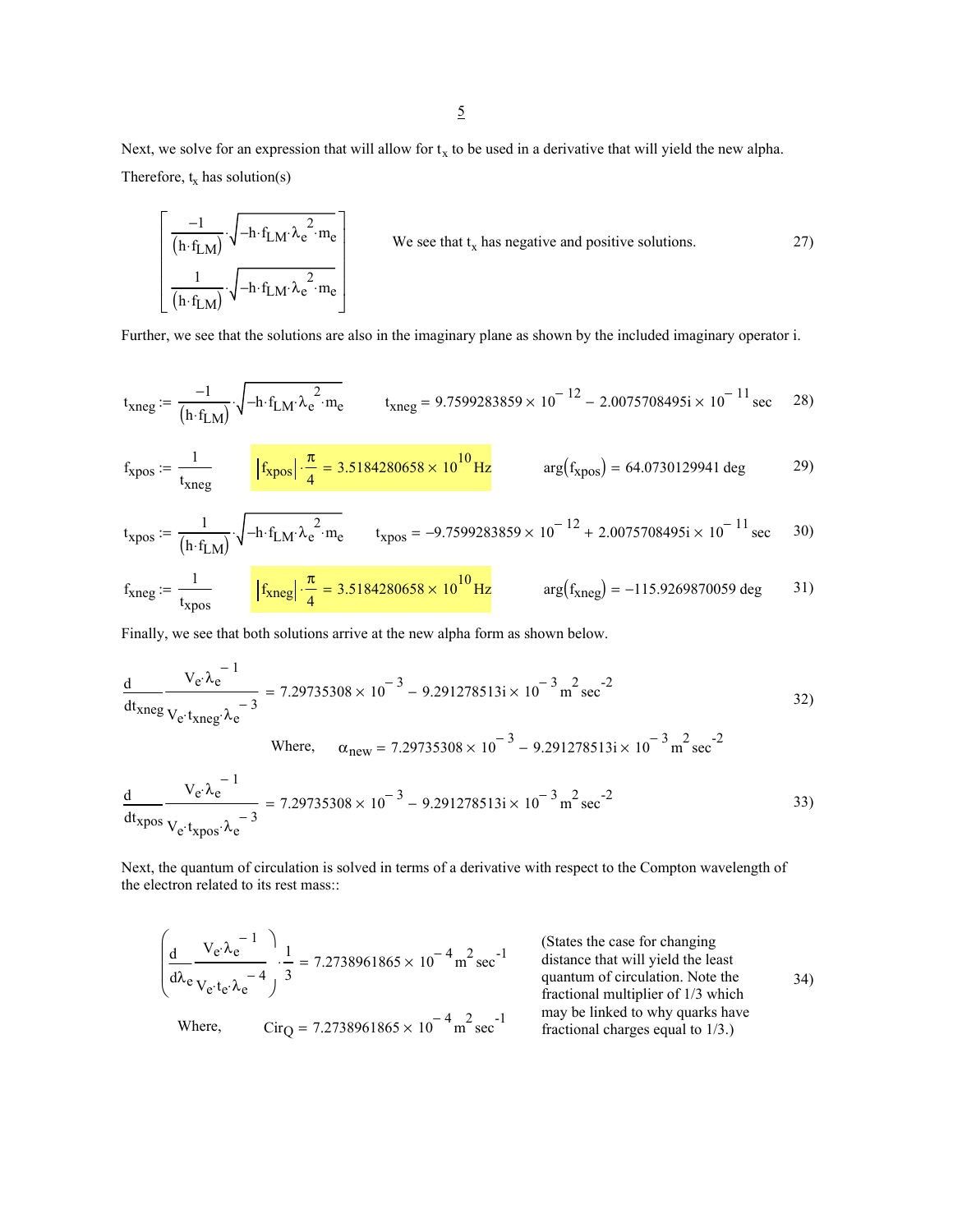Then also changing with respect to time  $t_x$  as well as  $\lambda_e$ , we arrive at the total expression:

$$
\frac{d}{dt_{\text{xpos}}} \left[ \frac{d}{d\lambda_e} \frac{V_e \lambda_e^{-1}}{V_e (t_{\text{xpos}}) \lambda_e^{-4}} \right] \cdot \frac{1}{3} = 7.29735308 \times 10^{-3} - 9.291278513i \times 10^{-3} \text{ m}^2 \text{ sec}^{-2}
$$
 35)

Where, 
$$
\alpha_{new} = 7.29735308 \times 10^{-3} - 9.291278513i \times 10^{-3} \text{ m}^2 \text{ sec}^{-2}
$$
  
\n
$$
\frac{d}{dt_{xneg}} \left[ \frac{d}{d\lambda_e} \frac{V_e \lambda_e^{-1}}{V_e(t_{xneg}) \lambda_e^{-4}} \right] \cdot \frac{1}{3} = 7.29735308 \times 10^{-3} - 9.291278513i \times 10^{-3} \text{ m}^2 \text{ sec}^{-2}
$$
\n36)

It turns out that  $f_{xpos}$  and  $f_{xneg}$  are related to a very important frequency that was presented by my previous work "A\_frequency4.pdf", **1** equations 14 & 15 results, which are shown below:

eq. 14:. 
$$
A'_t := (9.5235895041 \cdot 10^{13} \cdot Hz)^{-1}
$$
 eq. 15:  $t'_{\text{FQK}} := (9.5235895242 \cdot 10^{13} \cdot Hz)^{-1}$  37)

The above frequencies were derived from the universal electrogravitational vector magnetic potential as well as the electrogravitational force constant presented in the paper, "A\_frequency4.pdf ". As such, they are fundamental frequencies common to not only the electrogravitational force but all of the other known forces.

Let 
$$
\alpha_{\text{ classic}}
$$
 be stated as:  $\alpha_{\text{classic}} := 7.297353080 \cdot 10^{-03}$  (No units.)

Where then:

$$
\frac{\alpha_{\text{classic}}}{A'_{\text{t}} 2 \cdot \pi^2} = 3.5207589066 \times 10^{10} \,\text{Hz}
$$

There is a direct geometric correlation in the above result to  $f_{xpos}$  and  $f_{xneg}$  above.

Where: 
$$
|f_{xpos}| \cdot \frac{\pi}{4} = 3.5184280658 \times 10^{10} \text{ Hz}
$$
 and  $|f_{xneg}| \cdot \frac{\pi}{4} = 3.5184280658 \times 10^{10} \text{ Hz}$  39)

If we divide the absolute value of the 'dynamic' or frequency change represented by  $f_{xpos}$  or  $f_{xneg}$  into the speed of light, we will arrive at a very important wavelength.

$$
\lambda_{LMneg} := \left| \frac{c}{f_{xpos}} \right| \cdot \frac{4}{\pi}
$$
\n
$$
\lambda_{LMneg} = 8.5206362725 \times 10^{-3} \text{ m}
$$
\nBoth results are the electrogravitational wavelength  
\nabsolute values.  
\n
$$
\lambda_{LMpos} := \left| \frac{c}{|f_{xneg}|} \right| \cdot \frac{4}{\pi}
$$
\n
$$
\lambda_{LMpos} = 8.5206362725 \times 10^{-3} \text{ m}
$$
\n
$$
\lambda_{LMpos} = 8.5206362725 \times 10^{-3} \text{ m}
$$
\n
$$
\lambda_{LMpos} = 8.5206362725 \times 10^{-3} \text{ m}
$$
\n
$$
\lambda_{LMpos} = 8.5206362725 \times 10^{-3} \text{ m}
$$
\n
$$
\lambda_{LMpos} = 8.5206362725 \times 10^{-3} \text{ m}
$$
\n
$$
\lambda_{LMpos} = 8.5206362725 \times 10^{-3} \text{ m}
$$
\n
$$
\lambda_{LMpos} = 8.5206362725 \times 10^{-3} \text{ m}
$$
\n
$$
\lambda_{LMpos} = 8.5206362725 \times 10^{-3} \text{ m}
$$

The above wavelengths are related to the absolute electrogravitational frequency  $f_{LM}$  as:

$$
f_{LMneg} := \left| \sqrt{\alpha_{new}} \right| \cdot \frac{\pi}{4} \cdot \lambda_{LMpos}^{-1}
$$
  $f_{LMneg} = 10.0189692864 Hz$  42)

$$
f_{LMpos} := \left| \sqrt{\alpha_{new}} \right| \cdot \frac{\pi}{4} \cdot \lambda_{LMneg}^{-1}
$$
 
$$
f_{LMpos} = 10.0189692864 \text{ Hz}
$$
 (43)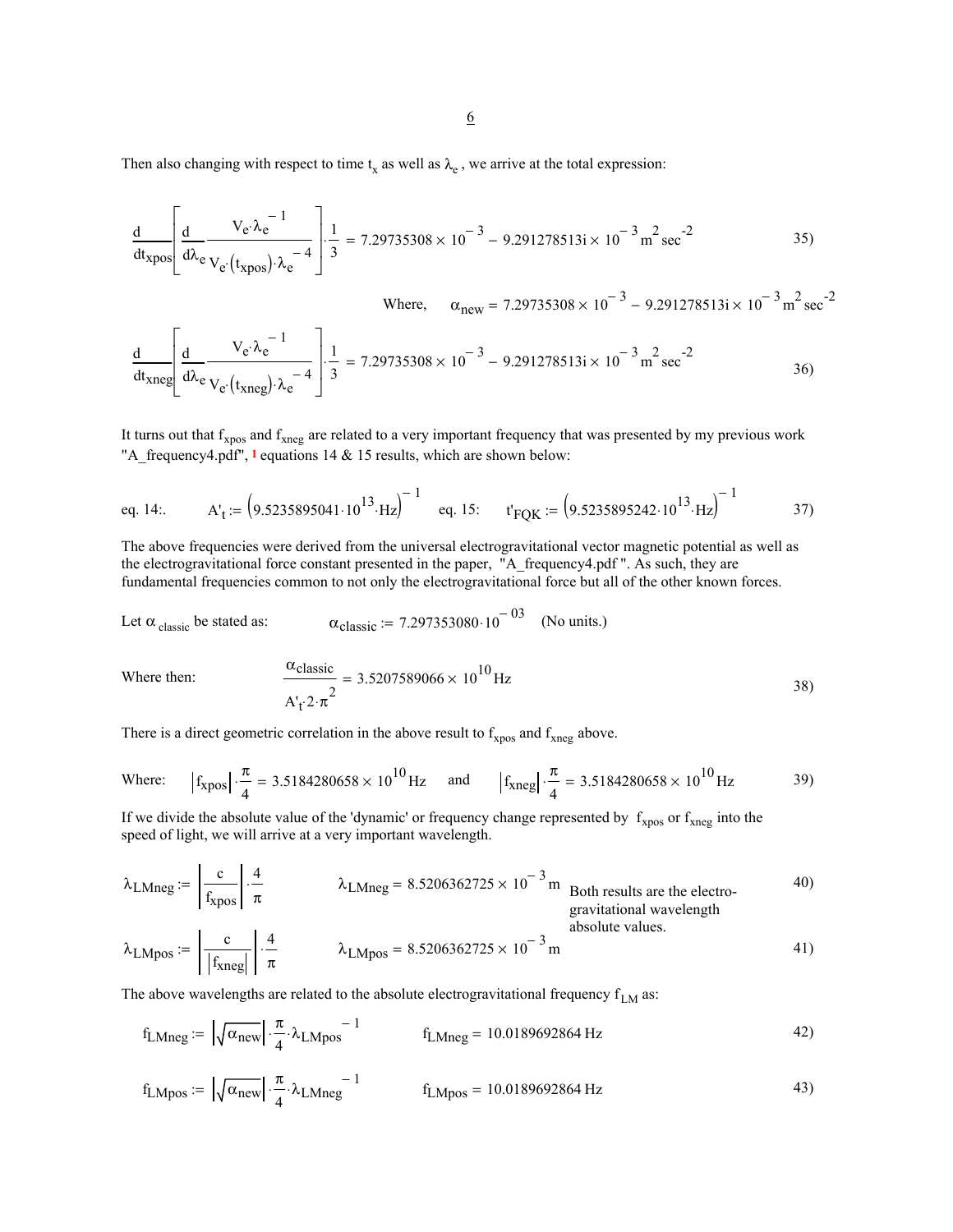What does the alpha in meter2/second2 units mean? Normally, the alpha is understood to be a pure ratio involving no units. My answer is that it may be taken as the smallest allowed angular velocity that is allowed to exist. Further, when attached to mass, it becomes the smallest allowed momentum and when squared, it becomes the smallest allowed energy allowed. One might ask, what is the velocity relative to? My answer is that it is likely an angular velocity. Rotational velocity can be defined in terms of a point moving circularly about another point and the two points having a finite distance between them forming a finite radius.

One can visualize moving as an observer with another object at exactly the same velocity in circular fashion. The least quantum velocity also says that is impossible. That is, there has to be at least the difference in velocity equal to the least quantum velocity,  $v_{LM}$ , between the observer and the object and that is what is so very important. I am saying that the new fine structure constant may well exist apart from matter, an entity unto itself. It can attach itself to matter however and matter cannot as a result have a zero angular velocity. This is to be expected since it is an integral part of Heisenberg's uncertainty principle. Finally, as an example, angular momentum is connected to the imaginary operator in the atom as the below well known equation shows.

$$
m \cdot v \cdot r = \begin{pmatrix} i \cdot n \cdot \frac{h}{2 \cdot \pi} \end{pmatrix}
$$
 That is, the angular momentum of a shell is  
equal to the imaginary operator i times the shell  
number times plank's constant over  $2\pi$ .

Building an x-ray type tube operated at the voltage equal to the rest mass energy of the electron (510 KV) and modulating that same tubes' electron beam at the frequency 35.207 GHz, the output electromagnetic ray would likely affect matter in some very important ways. Perhaps causing matter to accelerate, attract or repel gravity, or even disintegrate. Perhaps this is very near to what Nikoli Tesla was trying to accomplish with his high voltage x-ray tube death-ray experiments. A free electron laser, or FEL, might also be employed.

#### **Conclusion:**

Generating a frequency near or equal to the inverse of the time  $t_x$  should cause the quantum of circulation to be interfered with, possibly allowing direct manipulation of not only gravitational forces, but the forces that hold everything together.

#### **Reference:**

1. http://www.electrogravity.com 2 Parker, Sybil P., McGraw-Hill Dictionary of Scientific And Technical Terms, Fifth Edition, copyright 1994, p. A11.

#### **End OF Addendum #1**

Addendum #2 Continued Below On Page 8.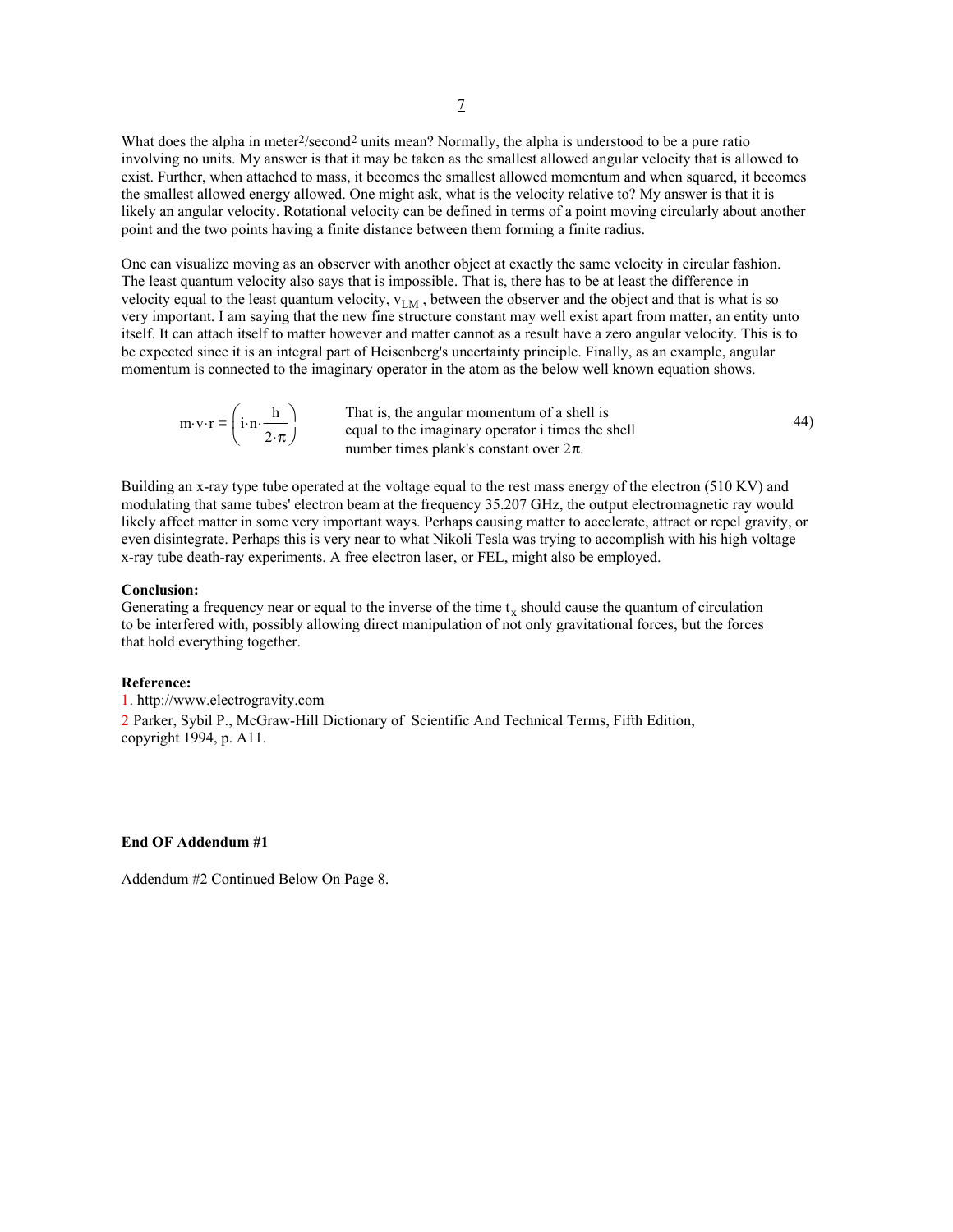# **Inertial Mass-Field Creation From Changing Time And Space Parameters**

The basic quantum electron field in magnetic flux **B** is:

$$
B := V_e \tcdot t_e \tcdot \lambda_e^{-2}
$$
  $B = 7.0251080219 \times 10^8$  tesla (45)

Creation of field-*mass* from the change in the z direction of the area of the field of magnetic flux **B** having area =  $\lambda_e^2$  and also divided by the electric field in volts/meter. ( $\bf{B}/E = 1/c$  where c = velocity of light in free space.)

$$
\frac{d}{d\lambda_e} \left( \frac{V_e \cdot t_e \cdot \lambda_e^{-2}}{E_{V\_m}} \right) \cdot \frac{h}{2} = -9.1093897 \times 10^{-31} \, \text{kg}
$$

= electron rest mass. The field-mass could theoretically be any value in different mediums  $= -9.1093897 \times 10^{-31}$  kg and dimensions of time and distance. <u>Notice the</u> 46) negative sign for mass due to the derivative of distance. This is a scalar result which suggests that a negative mass sum of matter would possibly levitate in a gravitational field.

where:

$$
\left(\frac{V_e \cdot t_e \cdot \lambda_e^{-2}}{E_{V_m}}\right) \cdot \frac{h}{2} = 1.1051104394 \times 10^{-42} \text{ kg m}
$$
 Define momentum as: JEB :=  $\frac{1 \cdot \text{kg} \cdot 1 \cdot m}{1 \cdot \text{sec}}$  47)

Momentum is derived below as a change in the above  $kg*$ m with respect to time  $t_e$  as:

$$
\frac{d}{dt_e} \left( \frac{V_e \cdot t_e \cdot \lambda_e^{-2}}{E_{V_m}} \right) \cdot \frac{h}{2} = 1.3654631645 \times 10^{-22} \text{JEB}
$$
\n
$$
The definition of momentum is herein\ndefined as 1 meter per 1 second equal\nto 1 JEB and nowhere else.
$$
\n
$$
1 \cdot \text{JEB} and nowhere else.
$$

The magnetic vector potential **A** is stated as volts times seconds all divided by meters , or weber per meter:

$$
A := V_e \cdot t_e \cdot \lambda_e^{-1}
$$
 
$$
A = 1.704509406 \times 10^{-3} \frac{\text{weber}}{\text{m}}
$$
 or, 
$$
A = 1.704509406 \times 10^{-3} \frac{\text{volt} \cdot \text{sec}}{\text{m}}
$$

Then the simultaneous creation of negative mass and its related negative momentum is stated as a function of the magnetic vector potential **A** changing with respect distance  $\lambda_e$  as well as time  $t_e$ .

$$
\frac{d}{d\lambda_e} \left[ \frac{d}{dt_e} \left( \frac{V_e \cdot t_e \cdot \lambda_e^{-1}}{E_{V_m}} \right) \cdot \frac{h}{2} \right] = -1.3654631645 \times 10^{-22} \text{ JEB} \quad \text{scalar result is independent of the order of the product derivatives of time and distance.}
$$
\n50)

$$
\frac{d}{dt_c} \left[ \frac{d}{d\lambda_c} \left( \frac{V_e \cdot t_e \cdot \lambda_e^{-1}}{E_{V_m}} \right) \cdot \frac{h}{2} \right] = -1.3654631645 \times 10^{-22} \text{ JEB}
$$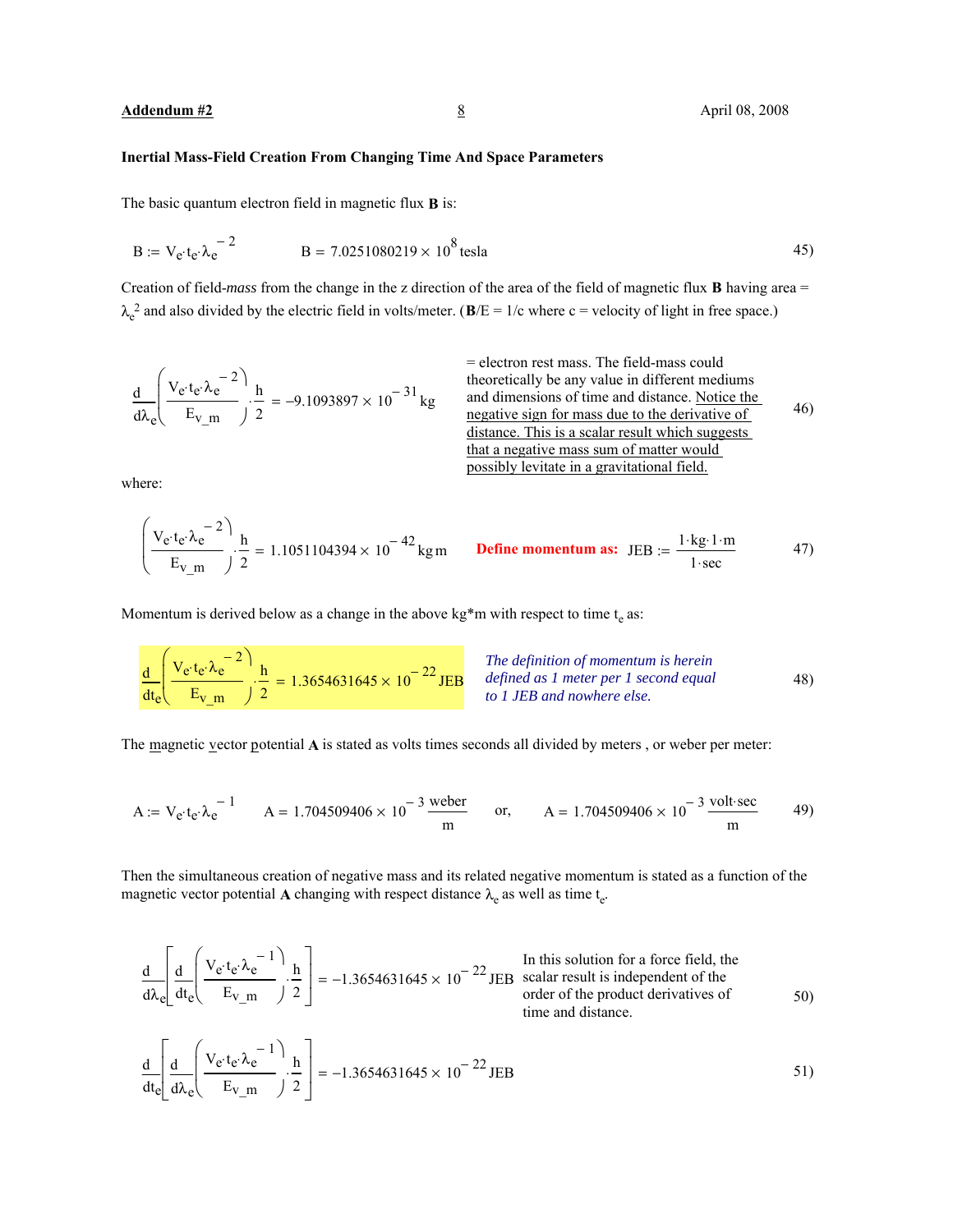The inertial force field  $F_{JEBf}$  is the result of momentum times frequency. The quantum electrogravitational frequency  $f_{LM}$  is used as the frequency multiplier as shown below. This is compared to the quantum electrogravitational force  $FLM_{Rn1}$  at the n1 shell of the Bohr H1 atom.

$$
F_{JEBf} := \left[ \frac{d}{dt_e} \left( \frac{V_e \cdot t_e \cdot \lambda_e^{-1}}{E_{V\_m}} \right) \cdot \frac{h}{2} \right] \cdot f_{LM}
$$

$$
F_{\text{JEBf}} = -1.3698665163 \times 10^{-21} + 1.7441682196i \times 10^{-21} \text{ newton}
$$

and: 
$$
arg(F_{JEBf}) = 128.1460259883 \text{ deg}
$$
 54)

The  $R_{n1}$  electrogravitational force is:

$$
FLM_{Rn1} := \frac{h \cdot f_{LM}}{R_{n1}}
$$
 where,  $FLM_{Rn1} = 1.2561846359 \times 10^{-22} - 1.5994239538i \times 10^{-22}$  newton 55)

and: 
$$
arg(FLM_{Rn1}) = -51.8539740117 \text{ deg}
$$
 56)

The sum of the two angles is:  $arg(F_{JEBf}) - arg(FLM_{Rn1}) = 180 \text{ deg}$  57)

The ratio of the force  $F_{JEBf}$  divided by the force  $FLM_{Rn1}$  is nearly equal to unity when the product of the natural number e,  $\pi$  and the square root of the golden ratio (pyramidal value) of  $4/\pi$  is included in the divisor as shown below.

$$
\frac{\text{FJEBf}}{\text{FLM}_{\text{Rn1}} \cdot \left[ e \cdot \pi \cdot \left( \frac{4}{\pi} \right) \right]} = -1.0029292552 + 1.445717934 \text{ i} \times 10^{-16} \tag{58}
$$

If we consider the pyramidal shape as applied to the above equations, **the (x) and (y) distances are changing as a function of height (z) while the frequency related to rotation rate of the angular frequency is also changing.** Thus, the change in time will occur as an inverse function of the increasing rate of angular rotation around the vertical axis while the change in distance will also occur as a function of decreasing radius with the increasing height of the pyramid around that same vertical axis

Note that there is more force or energy at the same action distance in the inertial force field  $F_{ABf}$  as compared to  $FLM<sub>Rn1</sub>$  by a multiplier of:

$$
\left[e \cdot \pi \cdot \left(\frac{4}{\pi}\right)\right] = 10.8731273138 \qquad \text{(Equal to 4 times e.)} \tag{59}
$$

The negative mass-field and negative momentum and force result may be used to levitate heavy objects such as stones for example.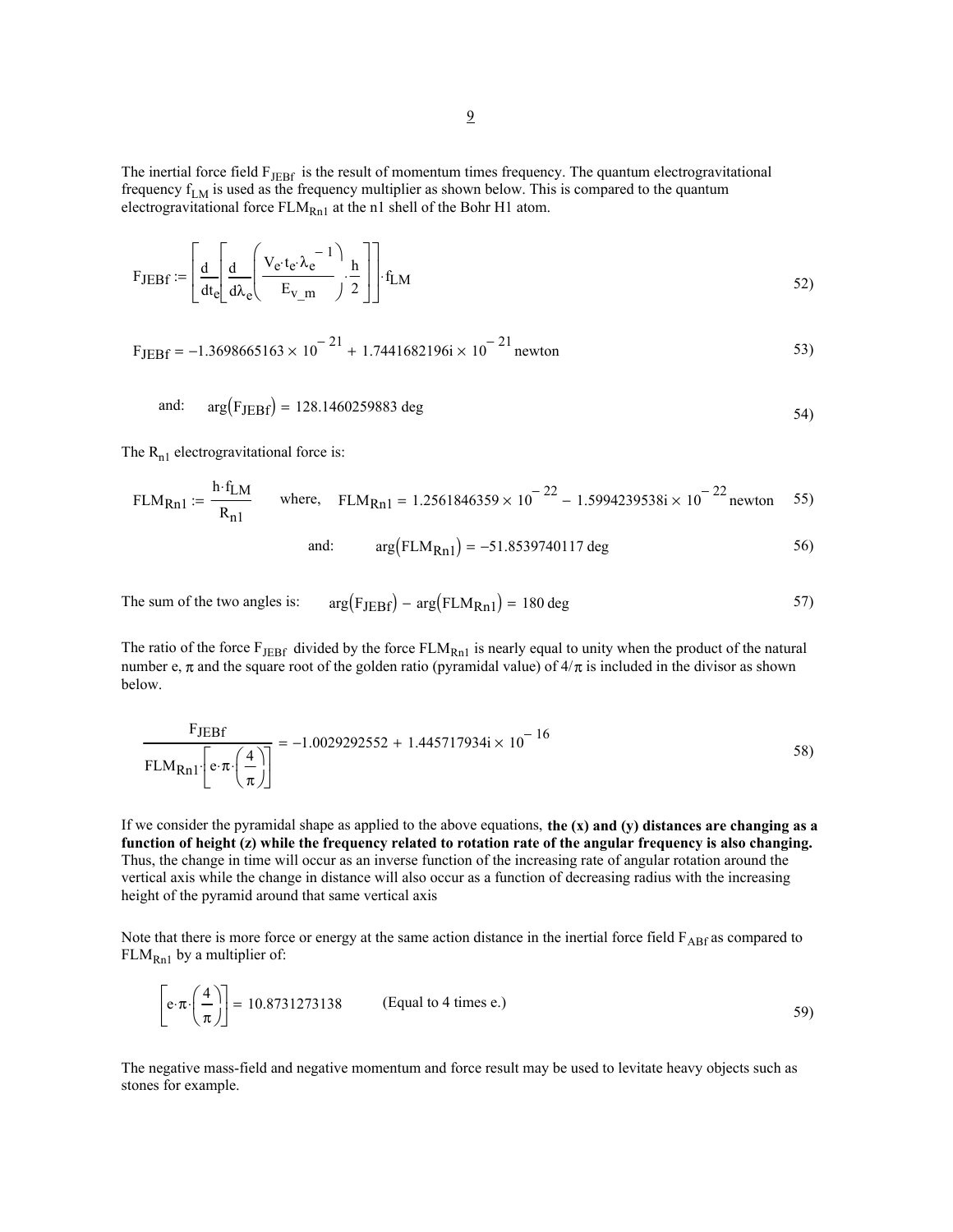From eq. 13 above:

$$
F_{\text{Gneg}} := \frac{m_e}{R_{n1}} \cdot G_{\text{EG}} \cdot \frac{m_e}{R_{n1}} \qquad F_{\text{Gneg}} = -1.9967597379 \times 10^{-50} - 8.1861023463 \text{ i} \times 10^{-50} \text{ newton} \cdot \frac{\text{henry}}{\text{m}} \cdot \text{newton}
$$

60)

Substituting the negative electron scalar field mass derived from a change in distance in the z direction of a magnetic flux in the x-y plane, we derive the resultant repulsion in a gravitational field as shown below. By definition, a negative force of gravitation is one of attraction between the system masses. Then a positive result is a force of repulsion.

$$
F_{Gpos} := \frac{d}{d\lambda_e} \left( \frac{V_e \cdot t_e \cdot \lambda_e^{-2}}{E_{v\_m}} \right) \cdot \frac{h}{2} \cdot (G_{EG}) \cdot \frac{m_e}{R_{n1}} \quad \text{where,} \quad \frac{d}{d\lambda_e} \left( \frac{V_e \cdot t_e \cdot \lambda_e^{-2}}{E_{v\_m}} \right) \cdot \frac{h}{2} = -9.1093897 \times 10^{-31} \text{ kg}
$$

$$
F_{\text{Gpos}} = 1.9967597379 \times 10^{-50} + 8.1861023463 \text{ i} \times 10^{-50} \text{ newton} \cdot \frac{\text{henry}}{\text{m}} \cdot \text{newton} \tag{62}
$$

$$
\arg(F_{\text{Gpos}}) = 76.2920519765 \text{ deg}
$$
 (53)

Where, 
$$
G_{EG} = -6.7382881116 \times 10^{-11} - 2.7624914041i \times 10^{-10}
$$
 newton henry-joule  $kg^2$  (64)

Finally, employing the expression for force field mass on **both** sides of the electrogravitational constant:

$$
F_{Gpos} := \frac{d}{d\lambda_e} \left( \frac{V_e \cdot t_e \cdot \lambda_e^{-2}}{E_{v\_m}} \right) \cdot \frac{h}{2} \underbrace{d}_{(G_{EG})} \cdot \frac{d}{d\lambda_e} \left( \frac{V_e \cdot t_e \cdot \lambda_e^{-2}}{E_{v\_m}} \right) \cdot \frac{h}{2}
$$
 This expression is symmetrical  
about G<sub>EG</sub> and is more than just  
aesthetically pleasing.  
(65)

The result is negative in both the real and imaginary terms of the complex solution as shown below. This indicates a force of attraction which is the normal mode of electrogravitation. (Gravitation in the contemporary sense.)

$$
F_{\text{Gpos}} = -1.9967597379 \times 10^{-50} - 8.1861023463 \text{ i} \times 10^{-50} \text{ newton} \cdot \frac{\text{henry}}{\text{m}} \cdot \text{newton} \tag{66}
$$

$$
\left| \mathrm{FGpos} \right| = 8.4261094863 \times 10^{-50} \text{newton} \cdot \frac{\text{henry}}{\text{m}} \cdot \text{newton}
$$
 (67)

It may be concluded from the above that the field mass of an electron could be viewed as being complex. The angle resulting from the electrogravitational action as shown in the above equation is shown below.

$$
\frac{\arg(\text{FGpos})}{2} = -51.8539740117 \text{ deg}
$$
 Where,  $\tan\left(\frac{4}{\pi}\right) = 51.8539740128 \text{ deg}$  (68)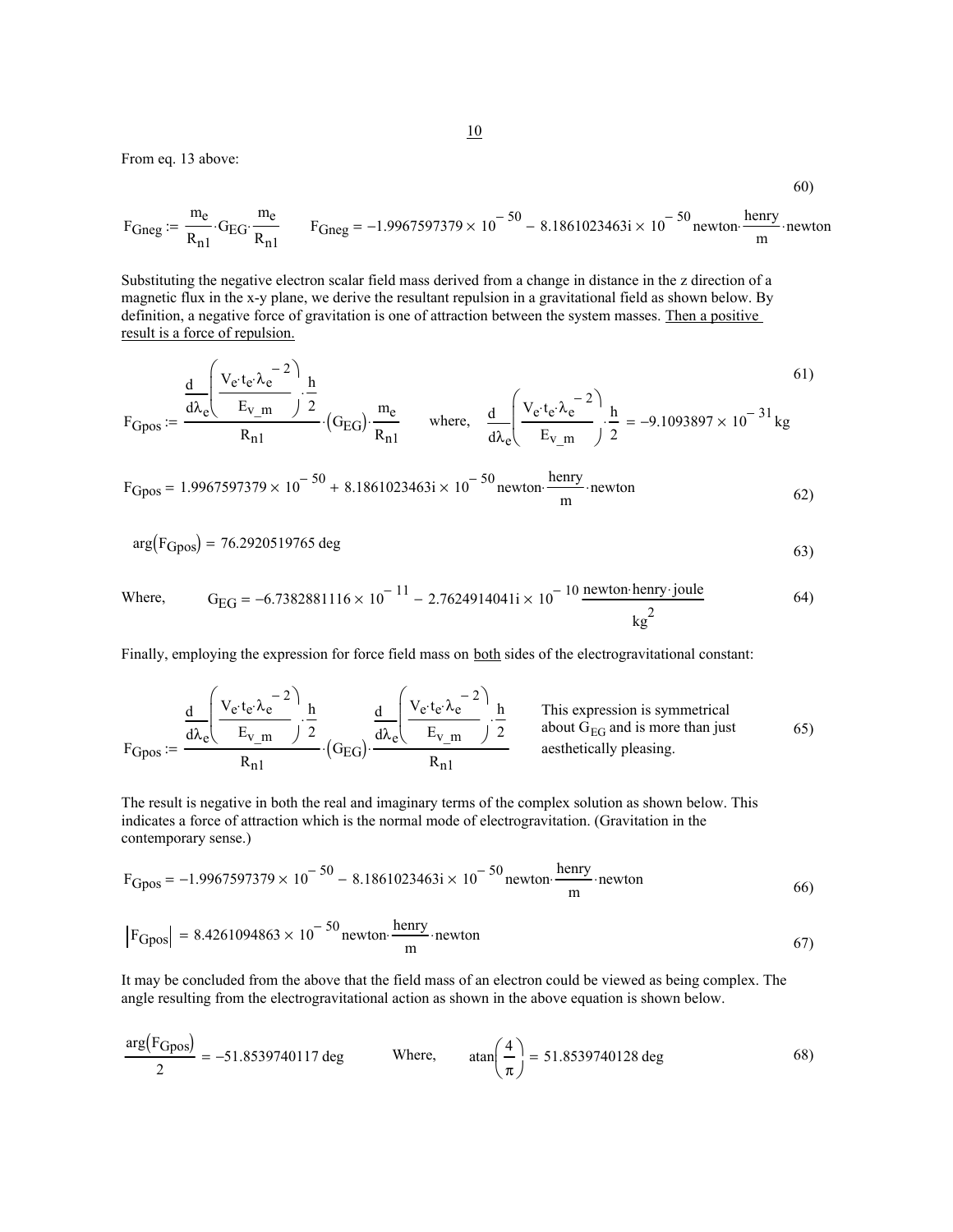This result of the angles above suggests that two similar pyramidal objects may generate the instantaneous non-local electrogravitational action between them if the geometry was based on the same as the Great Pyramid at Giza. This would simulate the structure of the electrogravitational action in the formulas above. Further, perhaps there is more than just a visual connection of similar shapes involved with the pyramids around the world as well as the ones photographed on mars. They may be portals of instantaneous energy exchange and communication as well. Perhaps even teleportation.

A few years back I remember that the geometry of the electron was measured by some researchers as having a 'pointy' structure. That is, from certain angles, it appeared as a point-like object. Pyramids have points.

Constant energy extraction by a pyramid from the environment surrounding its location may cause a desert to form. The Great Pyramid on Earth is surrounded by desert. Mars is almost totally a desert planet.

It is of interest to indirectly create a field of force by allowing the time related to angular velocity and also the field wavelength to change in a cross-product form as shown below. This field may not be connected to the initiator of the force field **B** which is the magnetic flux. The magnetic vector potential (**A**) can exist in space apart from the **B** field that creates it as was proven by the famous and often repeated Aharonov-Bohm experiment. In the derivatives of time and 1/wavelength, the 1/wavelength evolves to an area while the time devolves to a zero value. Time is treated as a vector in this analysis. This is by reason of a rotating frame of reference.

 $\Delta t = \Delta f^{-1}$ Quantum Angular Momentum =  $\Delta JEB = m \cdot v \cdot \Delta r$  where,  $v = 2 \cdot \pi \cdot \Delta f \cdot \Delta r$  and

The above treats velocity as a constant but angular momentum is increasing with each step change.

The resultant free standing (and/or projected) force field is:

$$
Y_{JEB} := \begin{pmatrix} \frac{d}{dt_e} t_e \\ 0 \\ 0 \end{pmatrix} \times \begin{bmatrix} m^{-2} \\ \frac{d}{d\lambda_e} (\lambda_e)^{-1} \\ m^{-2} \end{bmatrix} \cdot \begin{pmatrix} V_e \cdot h \cdot f_{LM} \\ E_{V_m} \end{pmatrix} \cdot \frac{1}{e \cdot (\frac{4}{\pi}) \cdot 2 \cdot \pi}
$$
  
\n
$$
Y_{JEB} = \begin{pmatrix} 0 \\ -7.4168000026 \times 10^{-46} + 9.4433630584i \times 10^{-46} | \text{newton} \\ -1.2598643213 \times 10^{-22} + 1.6041090748i \times 10^{-22} \end{pmatrix}
$$
 (9)

Reversing the cross product order reverses the force vector via reversing the momentum vector:

$$
\mathbf{Y}_{BEJ} := \begin{pmatrix} m^{-2} \\ \frac{d}{d\lambda_e} \lambda_e^{-1} \\ m^{-2} \end{pmatrix} \times \begin{pmatrix} \frac{d}{dt_e} t_e \\ 0 \\ 0 \end{pmatrix} \cdot \begin{pmatrix} \mathbf{V}_e \cdot \mathbf{h} \cdot \mathbf{f}_{LM} \\ \mathbf{E}_{\mathbf{V}_m} \\ 0 \end{pmatrix} \cdot \frac{1}{e \cdot \left(\frac{4}{\pi}\right) \cdot 2 \cdot \pi}
$$
 (1)  
(0)

$$
Y_{BEJ} = \begin{cases} 7.4168000026 \times 10^{-46} - 9.4433630584i \times 10^{-46} \mid \text{newton} \\ 1.2598643213 \times 10^{-22} - 1.6041090748i \times 10^{-22} \end{cases}
$$
 (72)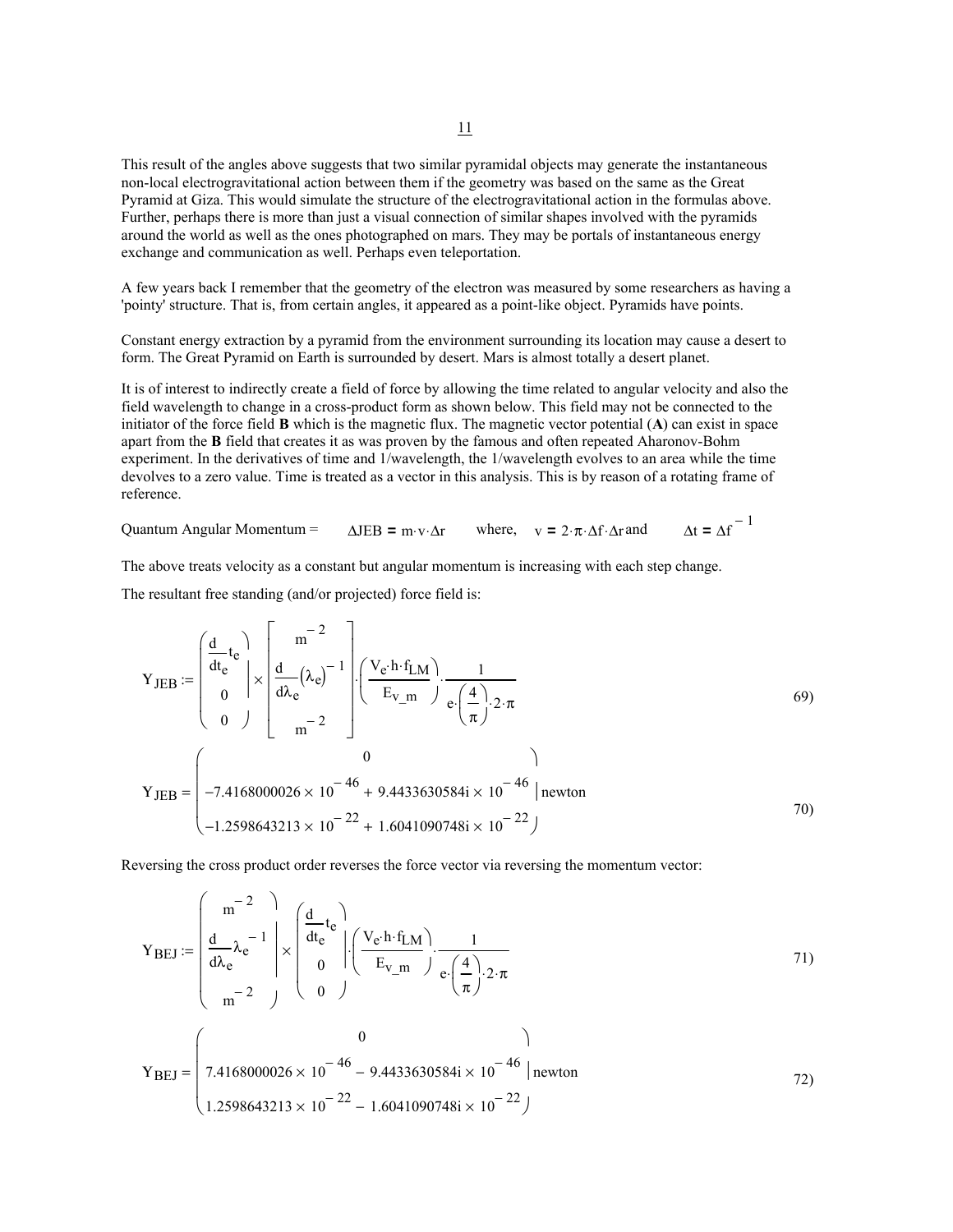Note: The second index of the above vector result yields the argument as shown below in degrees where the 0 index is the first or top result of 0:

$$
\arg(Y_{\text{JEB}_2}) = 128.1460259883 \text{ deg} \qquad \arg(Y_{\text{BEJ}_2}) = -51.8539740117 \text{ deg} \qquad (73)
$$

The real portion of the above vector forces are:

$$
Re(Y_{JEB}) = \begin{pmatrix} 0 & 1 \\ -7.4168000026 \times 10^{-46} & | \text{newton} \\ -1.2598643213 \times 10^{-22} \end{pmatrix}
$$
 
$$
Re(Y_{BEJ}) = \begin{pmatrix} 0 & 1 \\ 7.4168000026 \times 10^{-46} & | \text{newton} \\ 1.2598643213 \times 10^{-22} \end{pmatrix}
$$

The complex solution to the electrogravitational force field of attraction between two electrons at the  $R_{n1}$ radius of the Bohr Hydrogen atom electrogravitational action is:

FG<sub>YY</sub> := Re(Y<sub>JEB</sub>)·
$$
\mu_o
$$
·Re(Y<sub>BEJ</sub>)  
\n
$$
FG_{YY} = -1.9946073639 \times 10^{-50}
$$
newton· $\frac{\text{henry}}{\text{m}}$ ·newton 75)  
\n
$$
\arg(Y_{JEB} \cdot \mu_o \cdot Y_{BEJ}) = 76.2920519765 \text{ deg}
$$
 and  $F_G := \frac{G \cdot m_e^2}{R_{n1}^2}$   $F_G = 1.977291389 \times 10^{-50}$ newton  
\n
$$
\frac{\arg(Y_{JEB} \cdot \mu_o \cdot Y_{BEJ}) - 180 \cdot \text{deg}}{2} = -51.8539740117 \text{ deg}
$$

Changing the rate of rotation of a changing **A** vector radius *action length* should create a force field as shown above. In effect, this is related directly to a spiral.

It is of interest that changing the wavelength down to 1/10 and increasing the time by a factor of 10 increases the force field by 100 as shown below. This amounts to slowing the rate of rotation while decreasing the radius related to the circular wavelength.

$$
Y'_{JEB} := \begin{bmatrix} \frac{d}{dt_e} (10.0 \cdot t_e) \\ 0 \\ 0 \end{bmatrix} \times \begin{bmatrix} m^{-2} \\ \frac{d}{d\lambda_e} (0.10 \cdot \lambda_e)^{-1} \\ m^{-2} \end{bmatrix} \cdot \begin{bmatrix} \frac{V_e \cdot h \cdot f_{LM}}{E_{V\_m}} \cdot \frac{1}{e \cdot (\frac{4}{\pi}) \cdot 2 \cdot \pi} \\ \frac{4}{\pi} \cdot \frac{1}{2 \cdot \pi} \end{bmatrix}
$$
 76)  

$$
Y'_{JEB} = \begin{bmatrix} 0 \\ -7.4168000026 \times 10^{-45} + 9.4433630584i \times 10^{-45} \\ -1.2598643213 \times 10^{-20} + 1.6041090748i \times 10^{-20} \end{bmatrix}
$$
 77)

Where the original parameters yielded:

$$
Y_{JEB} = \begin{pmatrix} 0 & 0 \\ -7.4168000026 \times 10^{-46} + 9.4433630584i \times 10^{-46} \mid newton \\ -1.2598643213 \times 10^{-22} + 1.6041090748i \times 10^{-22} \end{pmatrix}
$$
 (78)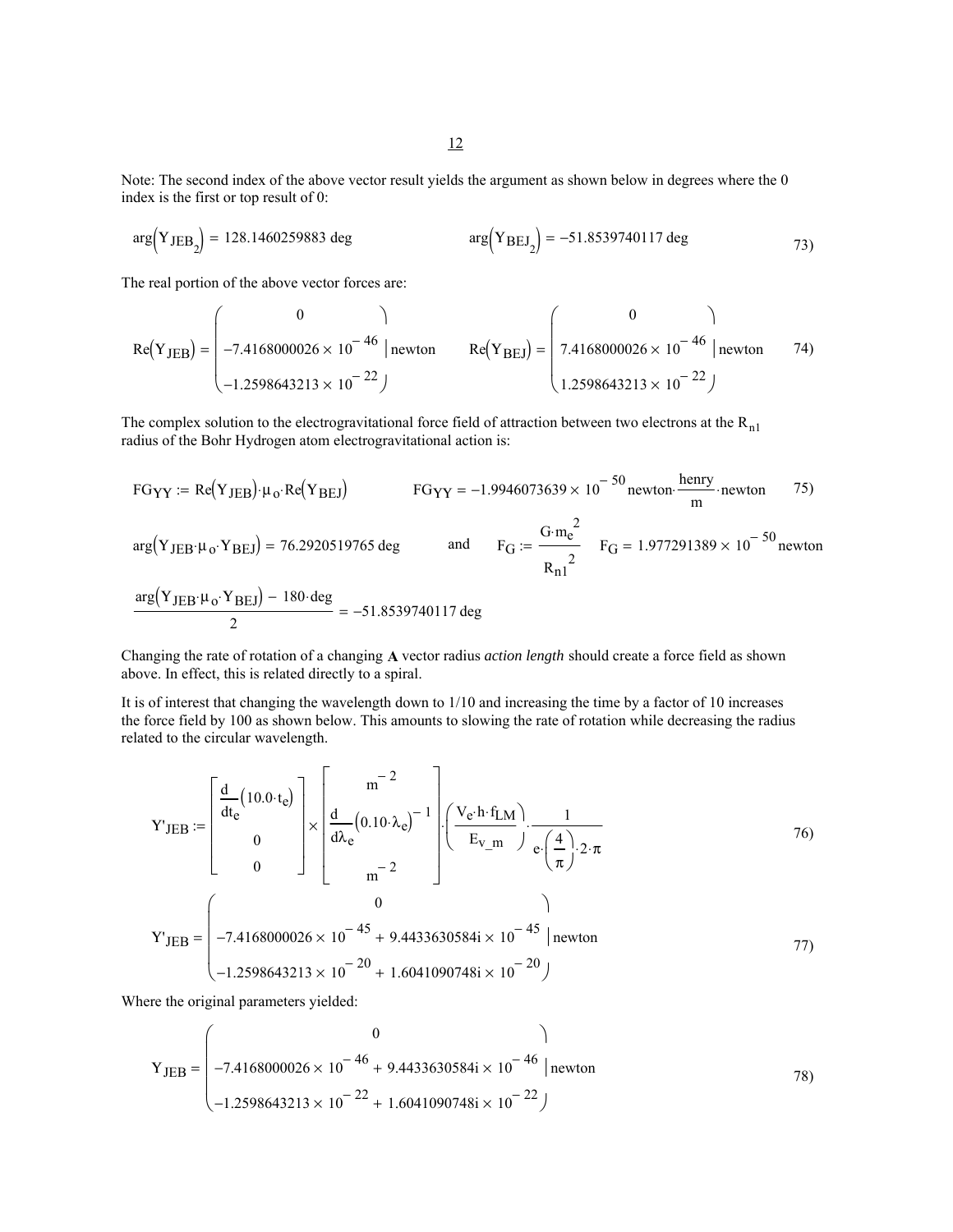The area resulting from the circumference change corresponds to a flat ring where the inside ending circumference is 1/10 the circumference of the larger beginning circumference while the rate of rotation in time has been slowed by a factor of 10 times which is equivalent to 1/10 the beginning frequency of rotation. This is also related directly to the changing radial **A** vector associated with the changing circular **B** vector. In this scenario, the **A** vector does not close back on itself while the **B** vector does. The torus is broken open and laid out flat. This is similar to the geometry of UFO's where two nearly flat surfaces are put together.

The parameters related to repeated macroscopic step changes of the electrogravitational quantum wavelength  $\lambda_{LM}$  and frequency  $f_{LM}$  may be utilized in the above analysis along with the constant Compton time t<sub>e</sub> as shown below. The derivative of the quantum electrogravitational parameters  $\Delta\lambda_{LM}$  and  $\Delta t_{LM}$  are both step variables with time increasing and circumference also increasing per event of step change.

First, the required parameters are defined as shown immediately below as:

From above:  $V_{LM} = 0.0977540741 - 0.0475237406i \text{ m sec}^{-1}$  where,

 $-1.2598643213 \times 10^{-22} + 1.6041090748i \times 10^{-22}$ 

 $\left(-1.2598643213 \times 10^{-22} + 1.6041090748i \times 10^{-22}\right)$ 

$$
\lambda_{LM} := \frac{h}{m_e \cdot V_{LM}} \qquad \text{or,} \qquad \lambda_{LM} = 6.0185459959 \times 10^{-3} + 2.9259529207i \times 10^{-3} \text{ m} \tag{79}
$$

Note:

$$
|\lambda_{LM}| \cdot \frac{4}{\pi} = 8.5206362725 \times 10^{-3} \text{ m}
$$
  $|t_{LM}| \cdot \left(\frac{4}{\pi}\right)^2 = 0.0998106663 \text{ sec}$  and  $f_e := t_e^{-1}$  80)

$$
Y^{\prime\prime}JEB := \begin{bmatrix} \frac{d}{dt_{LM}}(t_{LM}) \\ 0 \\ 0 \end{bmatrix} \times \begin{bmatrix} m^{-2} \\ \frac{d}{d\lambda_{LM}}(\lambda_{LM})^{-1} \\ m^{-2} \end{bmatrix} \cdot \begin{bmatrix} \frac{V_e \cdot h \cdot f_e}{E_{V_m}} \cdot \frac{1}{e \cdot (\frac{4}{\pi}) \cdot 2 \cdot \pi} \\ \frac{4}{\pi} \cdot \frac{1}{2 \cdot \pi} \end{bmatrix}
$$
 (81)  

$$
Y^{\prime\prime}JEB = \begin{bmatrix} 0 \\ 0 \\ -9.1346647735 \times 10^{-27} \\ -22 \end{bmatrix} \text{ Newton}
$$
 (82)

From the  $Y_{JEB}$  above:

$$
Y_{JEB} = \begin{pmatrix} 0 & 0 \\ -7.4168000026 \times 10^{-46} + 9.4433630584i \times 10^{-46} \mid newton \\ -1.2598643213 \times 10^{-22} + 1.6041090748i \times 10^{-22} \end{pmatrix}
$$
 (83)

The below expression extracted from the above formula suggests a constant as fundamental as the Heisenberg expressions that yield Plank's constant. Instead of joule-seconds however, the result is in joule-meters which includes a parameter from both Heisenberg forms which yield h. That is, ∆**energy** times ∆seconds = h and ∆momentum times ∆**distance** = h.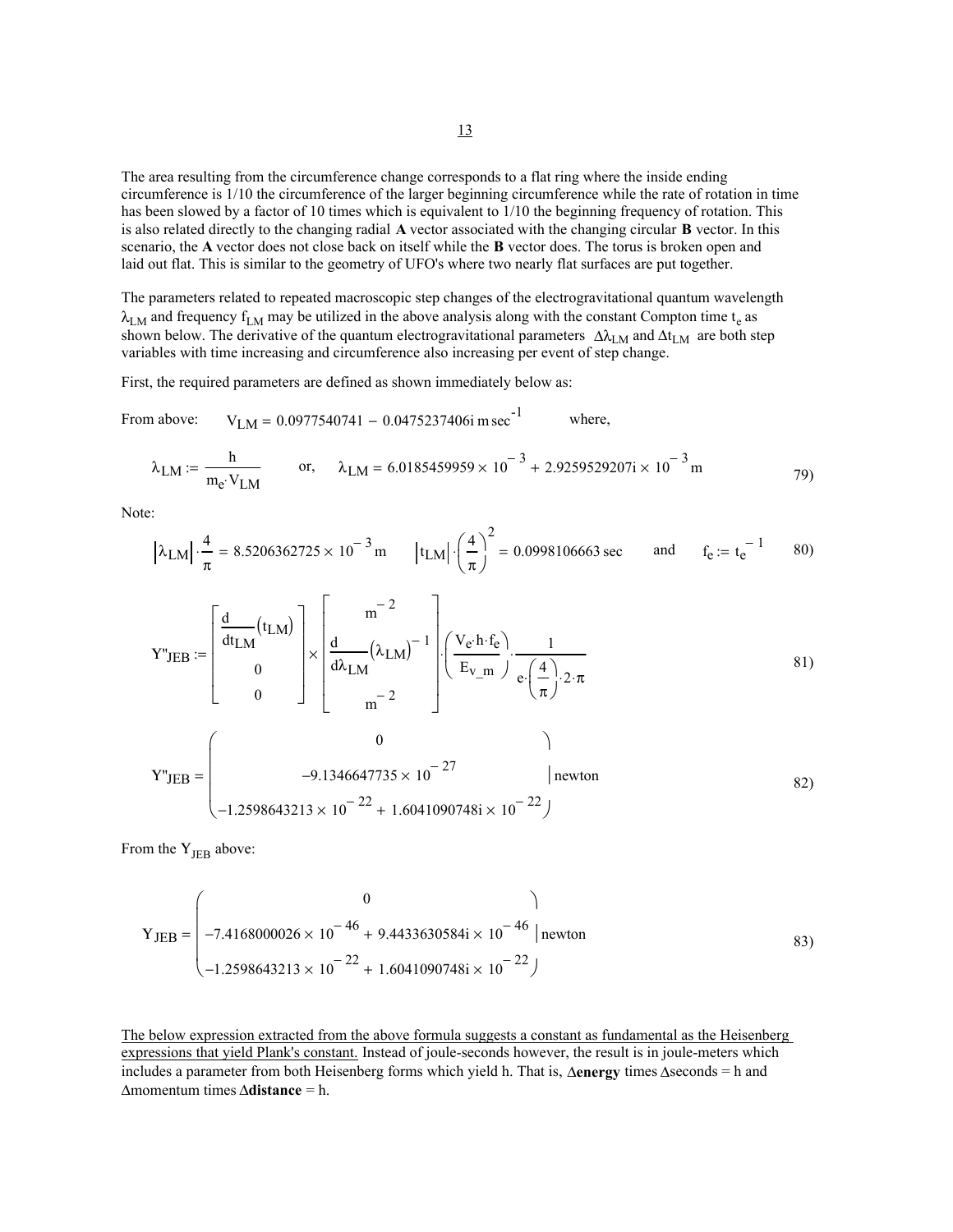$$
\frac{V_e \cdot h \cdot f_e}{E_{V_m}} = 1.986447461 \times 10^{-25} \text{ joule} \cdot m \tag{84}
$$

Utilizing Mathcad's symbolic processor, it is possible to solve for a frequency related to the  $f_e$  parameter that will yield joule-meters in terms of the least quantum electrogravitational energy h times  $f_{LM}$  times the least quantum electrogravitational wavelength,  $\lambda_{LM}$ .

Solving for  $f_x$  in the expression:

From the above formula:

$$
\frac{V_e \cdot h \cdot f_x}{E_V \cdot m} = h \cdot f_{LM} \cdot \lambda_{LM}
$$
 has solution(s) (85)

$$
f_x := f_{LM} \cdot \frac{\lambda_{LM}}{V_e} \cdot E_{v\_m}
$$
 where,  $f_x = 4.0289183946 \times 10^{10} - 1.9586833019i \times 10^{10} Hz$  86)

Note also that the absolute value of  $f_x$  divided by  $4/\pi$  yields:

$$
f'_X := \left| f_{LM} \cdot \frac{\lambda_{LM}}{V_e} \cdot E_{V_m} \right| \cdot \left( \frac{4}{\pi} \right)^{-1} \quad f'_X = 3.5184280658 \times 10^{10} \,\text{Hz} \tag{87}
$$

which has been shown previously to have a direct electromagnetic wave frequency connection to the quantum electrogravitational constants above. Further, the argument of  $f_x$  yields the exact angle of rise of the Great Pyramid at Giza.

$$
\arg(f_x) = -25.9269870059 \text{ deg} \qquad \text{or} \qquad \tan\left(\frac{\text{Im}(f_x)}{\text{Re}(f_x)}\right) = -25.9269870059 \text{ deg} \qquad (88)
$$

# **If we use the acoustic wavelength and frequency from the Great Pyramid as shown below:**

$$
\lambda_{\text{air}} := 7.889689782 \cdot 10^{-01} \cdot \text{m} \quad f_{\text{air}} := 436.3276411665 \cdot \text{Hz} \quad \begin{array}{c} \text{From InfiniteEnergyField.mcd,} \\ \text{equations 61 and 63 respectively.} \end{array} \tag{89}
$$

The new frequency related to  $f_x$  is:

$$
f'_{x} := \begin{vmatrix} f_{\text{air}} \cdot \frac{\lambda_{\text{air}}}{V_{e}} \cdot E_{v_{\text{max}}} \\ \end{vmatrix} \cdot (e) \qquad f'_{x} = 3.8567433549 \times 10^{14} \text{ Hz} \qquad \text{Note the multiplier of (e).} \tag{90}
$$

This frequency is very close to a previously calculated quantum electrogravitational force constant frequency. See **http://www.electrogravity.com/DualFreqEG/A\_frequency4.pdf**, Equations 4 and 5, from the related link, are presented below.

4) 
$$
F_{\text{QK}} = \frac{i_{\text{LM}} \lambda_{\text{LM}}}{l_q} \cdot \mu_o \cdot \frac{i_{\text{LM}} \lambda_{\text{LM}}}{l_q}
$$
  $F_{\text{QK}} := 2.9643714476 \cdot 10^{-17} \cdot \text{newton} \text{ EG force constant.}$  91)

5) 
$$
f_{FQK} = \frac{F_{QK}(\lambda_{LM})}{h}
$$
  $f_{FQK} := 3.8094358097.10^{14}$  Hz **Force constant frequency.** 92)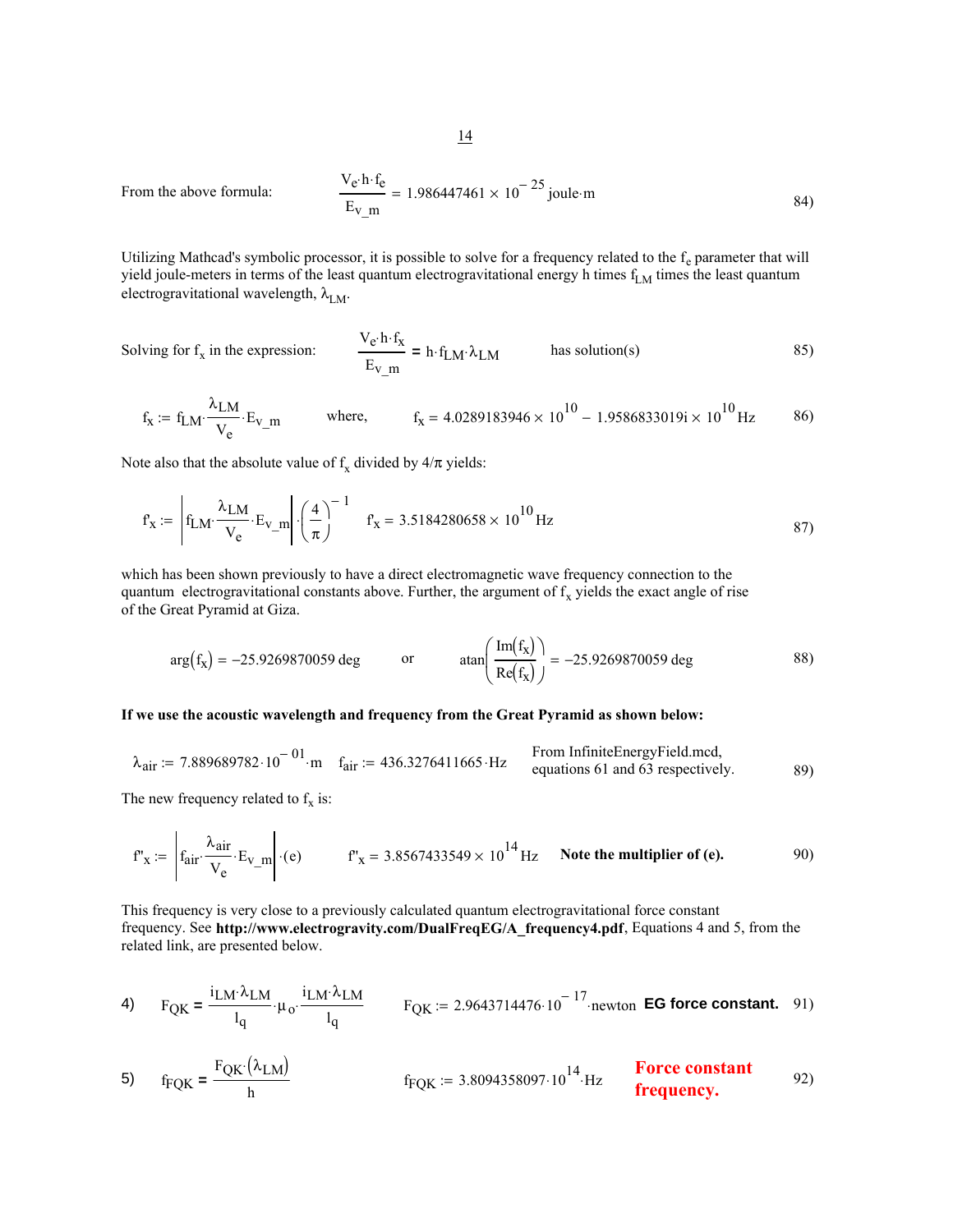The  $f_{FOK}$  force constant frequency is the gateway to the primal energy source that connects all matter in the universe in a non-local manner. Please note that the above equation that arrived at the coincident  $f''_x$  utilizes the  $\lambda_{air}$  and  $f_{air}$  in the Grand Gallery of the Great Pyramid at Giza wherein the  $\lambda_{air}$  is the distance between the resonator banks. Thus, the force constant frequency is intimately related to the acoustic parameters of the Great Pyramid and strongly suggests that the Grand Gallery may indeed have an energy extraction system designed to extract energy from the primordial energy source, which I call energy space. Energy space not only created the universe but actively supports the fundamental particle fields of the universe for continued growth throughout all time.

The force constant is a central constant parameter of the electrogravitational equation shown on the main page of my web site at **http://www.electrogravity.com** and this is shown below. The equation states the case for the force between two electrons at the Bohr Hydrogen atom's radius of the n1 level. The  $l_q$  constant is the electron's classic radius and  $i_{LM}$  is the fundamental electron charge times  $f_{LM}$ . The  $\mu_0$  parameter is the magnetic permeability constant of free space and of coarse,  $\lambda_{LM}$  is the fundamental quantum electrogravitational quantum wavelength.

| <b>Local Space</b>         | <b>Non-Local Space</b>                                                                                                                       | <b>Local Space</b>         |
|----------------------------|----------------------------------------------------------------------------------------------------------------------------------------------|----------------------------|
| <b>A</b> Vector            | <b>Force Constant</b>                                                                                                                        | <b>A</b> Vector            |
| $F_{EG}$ =                 | $\mu_0$ · $i_{LM}$ · $\lambda_{LM}$ ( $i_{LM}$ · $\lambda_{LM}$ $i_{LM}$ · $\lambda_{LM}$ ) $\mu_0$ · $i_{LM}$ · $\lambda_{LM}$<br>$\mu_{0}$ |                            |
| $4 \cdot \pi \cdot R_{n1}$ |                                                                                                                                              | $4 \cdot \pi \cdot R_{n1}$ |

The force constant f<sub>FOK</sub> times the quantum electrogravitational wavelength  $\lambda_{LM}$  yields energy which divided by plank's constant will yield  $f_{\text{FOK}}$ .

Below is shown a possible stripline configuration for conducting an energy pulse around the surface of a craft utilizing an elecrogravitational geometry that involves changing rotation θ as well as a changing radius.